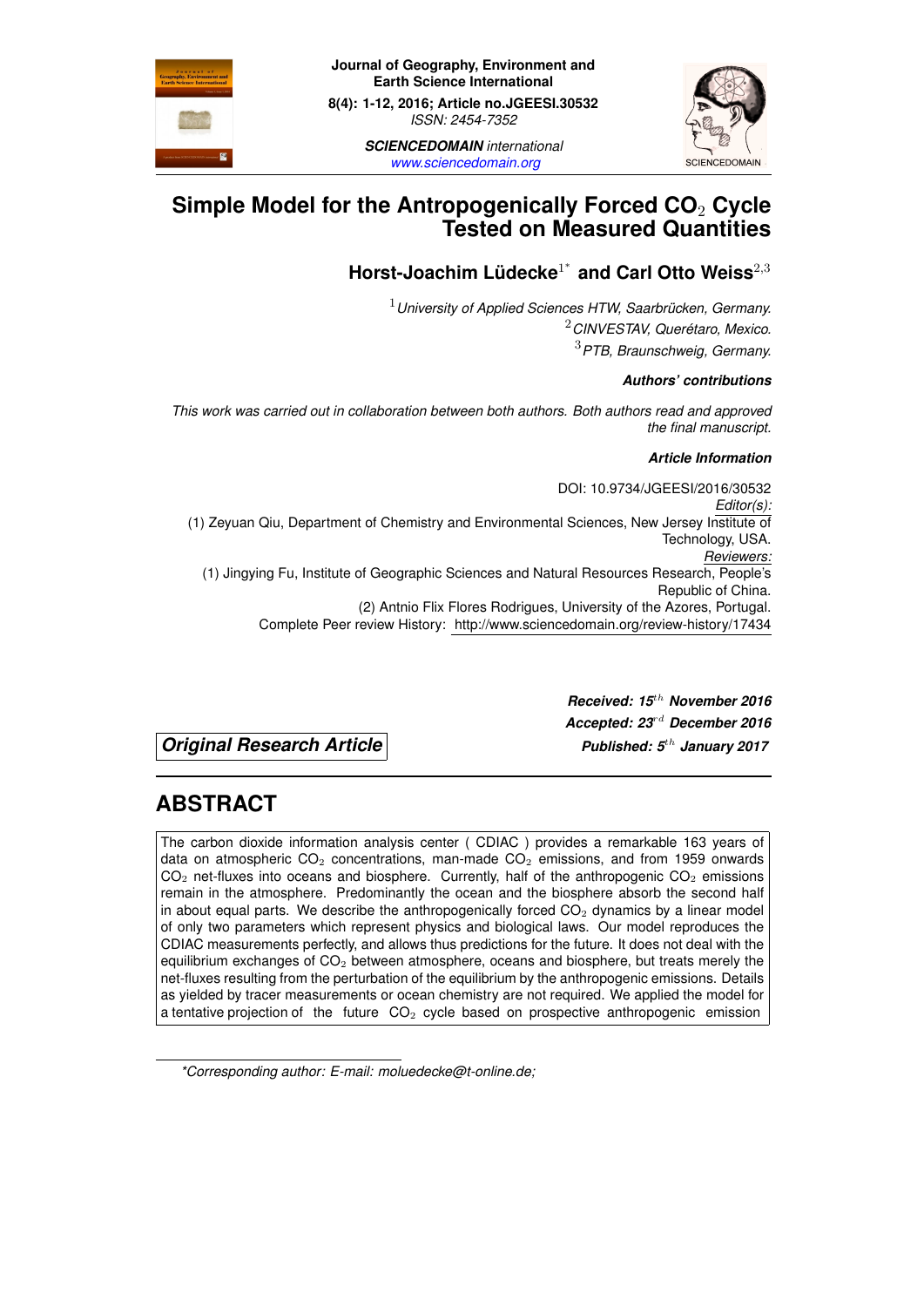scenarios from the literature. As a result, the increase of atmospheric  $CO<sub>2</sub>$  will gradually come to an end and the ocean as well as the biosphere will be the primary sinks of future CO<sub>2</sub> emissions of mankind.

Keywords: Global carbon cycle; anthropogenic CO<sub>2</sub> emissions; linear circulation model; future atmos*pheric CO*<sup>2</sup> *concentrations.*

## **1 INTRODUCTION**

Before the industrialisation and considerable land use the ratio of  $CO<sub>2</sub>$  in the atmosphere and in the oceans had been stationary. At the beginning of the industrial era ( 1750 AD ) the atmospheric  $CO<sub>2</sub>$  concentration was 277 ppm [1], corresponding to  $2.12 \cdot 277 = 587.2$  GtC with 2.120 GtC/ppm as the correspondence of atmospheric carbon with  $CO<sub>2</sub>$  concentration [2]. The  $CO<sub>2</sub>$  content of the ocean is much higher, [ap](#page-9-0)proximately 37 000 GtC [3].

Presently ( $2013$ ), the atmospheric  $CO<sub>2</sub>$ concentration has risen to 395 ppm, or to an ex[tra](#page-9-1) of (395 ppm - 277 ppm)*·*2.12 GtC/ppm=250 GtC, mainly due to fossil fuel bu[rn](#page-9-2)ing, slash-and-burn of forests and cement production. The total anthropogenic  $CO<sub>2</sub>$  production is 10.7 GtC/yr or roughly 5 ppm/yr  $CO<sub>2</sub>$ . About 2.5 ppm/yr of this quantity remains in the atmosphere, the rest is absorbed by the ocean and the biosphere in roughly equal amounts [4].

Since the year 1959 observations of atmospheric  $CO<sub>2</sub>$  contents and fluxes between atmosphere, ocean and biosphere have increased substantially. Most fa[mili](#page-9-3)ar among these is the atmospheric  $CO<sub>2</sub>$  content published presently in monthly updates by the Carbon Dioxide Information Analysis Center [4]. From the year 2006 on CDIAC established stocks of the major components of the global carbon budget that are the anthropogenic  $CO<sub>2</sub>$  emissions, the  $CO<sub>2</sub>$ fluxes into the atmosphere, [th](#page-9-3)e ocean and the biosphere. In the present paper we use the "Global Carbon Budget 14" which comprises the years 1959 - 2013. For the years before 1959 back to 1850 we use historical data of anthropogenic  $CO<sub>2</sub>$  emissions [4] and of atmospheric  $CO<sub>2</sub>$  concentrations [1].

Models of the carbon cycle under the forcing of anthropogenic  $CO<sub>2</sub>$  emissions have been published among others by [5, 6]. Most model - work before 1970 is cited by [6]. More recently, 15 known carbon cycle models are compared on the response to a  $CO<sub>2</sub>$  impulse of 100 GtC in the year 2010 [7].

Modern models inclu[de](#page-10-0) the details of complex interactions between atmosphere, ocean and biosphere with their pertinent parameter[s.](#page-10-1) Among these are saturation of the ocean uptake under increasing atmospheric CO<sup>2</sup> concentrations, soil respiration, mixed atmospheric and oceanic multi-layers, divisions of the hemispheres into segments, and multiple time constants for the  $CO<sub>2</sub>$  exchange between atmosphere, ocean, and biosphere. The model parameters are obtained from observations, measurements – as for instance from the  $14C/12C$  ratio [6] – and fitting procedures. However, no systematic comparison of the whole entity of the CDIAC observations with any  $CO<sub>2</sub>$ global circulation model has been published so far.

The results of atmospheric  $^{14}CO<sub>2</sub>$ measurements, which showed the interruption of the natural  $\rm ^{14}CO_2/^{12}CO_2$  ratio by the nuclear bomb test program between 1950 and 1963, yielded new insight in the  $CO<sub>2</sub>$  exchange between atmosphere and ocean. During this program the <sup>∆</sup><sup>14</sup>C increased from -20 per mil to *<sup>∼</sup>*1000 per mil in the Northern hemisphere [8]. The rapid decrease of the  $14CO<sub>2</sub>$  after the nuclear test ban treaty of the year 1963 has caused some confusion between the Residence Time "RT" and the Adjustment Time "AT" of [a](#page-10-2)n artificial  $CO<sub>2</sub>$ excess in the atmosphere.

The carbon cycle exchanges vast amounts of CO<sup>2</sup> between atmosphere, ocean and biosphere – roughly 90 GtC/yr in all directions ( total fluxes ). Due to the large total fluxes the RT of CO<sup>2</sup> of *∼*5 years in the atmosphere is relatively short. In contrast to this, the net-fluxes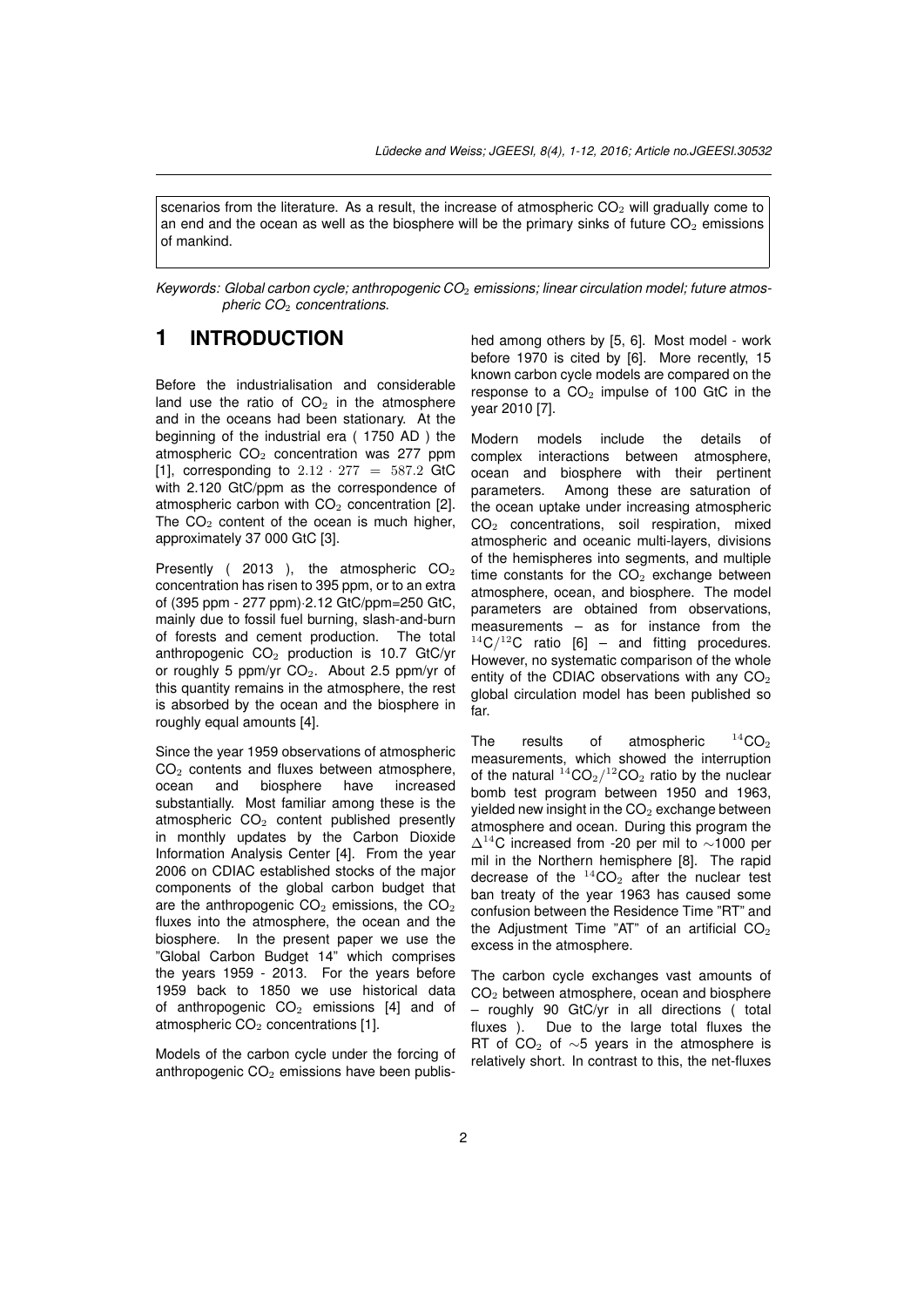from the atmosphere into the ocean and the biosphere, with only *∼*2.5 GtC/yr each, are much smaller and are caused by anthropogenic carbon emissions – except for minor natural fluctuations. The net-fluxes are essential for the AT to a new  $CO<sub>2</sub>$  equilibrium. As a consequence, the AT is more than an order of magnitude higher than the RT and independent of it [9],[10]. Both quantities RT and AT are generally in the literature given as "half-life".

In contrast to the many complex  $CO<sub>2</sub>$  circulation models which consider [a](#page-10-3)ll  $CO<sub>2</sub>$  fluxes our objective was to model the anthropogenically forced  $CO<sub>2</sub>$  cycle by a minimum of physical assumptions considering exclusively the carbon net-fluxes. We do not model the detailed processes of the total fluxes but simply determine the only two relevant parameters of our linear Ansatz from the CDIAC data. Details of the cycle such as tracer results, biogenic ocean dynamics and chemistry as explored by complex and extensive models and belonging to the equilibrium state of the total  $CO<sub>2</sub>$  fluxes are beyond the scope of this work and unnecessary for such a simple model.

Following the aim of simplification, we use only one parameter for the atmospheric-oceanic netflux of  $CO<sub>2</sub>$  and another one for the complex interaction of the biosphere with the atmospheric  $CO<sub>2</sub>$ . The validity of the model is verified by comparison with the data [4]. As a model input we use only the anthropogenic  $CO<sub>2</sub>$  emissions from 1850 until present. We evaluate and compare the  $CO<sub>2</sub>$  remaining from a hypothetical CO<sup>2</sup> impulse of 100 GtC in [t](#page-9-3)he year 2010 of our model with [7].

# **2 THE MODEL**

In the following we generally use carbon quantities and fluxes instead of  $CO<sub>2</sub>$  quantities. The already mentioned factor 2.12 GtC / ppm yields the conversion between both. For clarity, carbon fluxes n(t) are generally written in small and their integrated values N(t) in capital letters. All carbon fluxes in our model are net-fluxes.

Our model makes only two assumptions that are based on the linear chemical law of mass action: Firstly, the carbon flux between atmosphere and ocean  $n<sub>s</sub>(t)$  is proportional to the difference of the actual and the preindustrial atmospheric  $CO<sub>2</sub>$ concentration yielding

$$
n_s(t) = 1/\tau \cdot (N_a(t) - N_0) \tag{2.1}
$$

with  $N_a(t)$  the carbon content of the atmosphere in the year t, the constant carbon content  $N_0 = N_a(1750) = 587.2$  GtC as the already mentioned value in the year 1750, and 1/*τ* [yr<sup>-1</sup>] as parameter of the net CO<sub>2</sub> uptake process by the ocean. Our assumption of a constant  $N_0$  is based on a negligible change of the oceanic carbon amount because the ocean contains roughly the fortyfold dissolved carbon of the atmosphere. We note that the model neither contains the much higher mutual CO<sup>2</sup> exchange between ocean, atmosphere and biosphere nor the complex biogenic activity in the oceans nor the ocean chemistry. Similar simple assumptions as Eq. (2.1) have already be given by [11],[12],[13].

In a second assumption, biospheric increase  $n<sub>b</sub>(t)$  far from saturation is estimated as proporti[ona](#page-10-6)l [to](#page-10-7) the atmospheric carbon increase  $n_a(t)$  $n_a(t)$ 

$$
n_b(t) = b \cdot n_a(t) \tag{2.2}
$$

with  $n_a(t) = dN_a(t)/dt$  the carbon flux into the atmosphere,  $n_b(t) = dN_b(t)/dt$  the carbon flux into the biosphere, and b the parameter of the process. This simple approximation corresponds to the known effect of better plant growth due to higher atmospheric  $CO<sub>2</sub>$  concentrations [14],[15],[16]. Our model of the Eqs. (2.1, 2.2) is linear.

In the following, bars are used for observed quantities for distinction from model quantities. [Tog](#page-10-8)e[the](#page-10-9)r [w](#page-10-10)ith the anthropogenic carbon emissions  $\bar{n}_{tot}(t)$  and Eq. (2.2) the sum rule

$$
\bar{n}_{tot}(t) = (1+b) \cdot n_a(t) + n_s(t) \tag{2.3}
$$

and the equivalent sum rule for the integrated quantities

$$
\bar{N}_{tot}(t) = N_a(t) + N_b(t) + N_s(t)
$$
 (2.4)

hold where  $n_s$ ,  $n_b$  and  $n_a$  are defined in Eq. (2.1), Eq. (2.2). Eqs. (2.1) - (2.3) and  $n_a = dN_a/dt$  can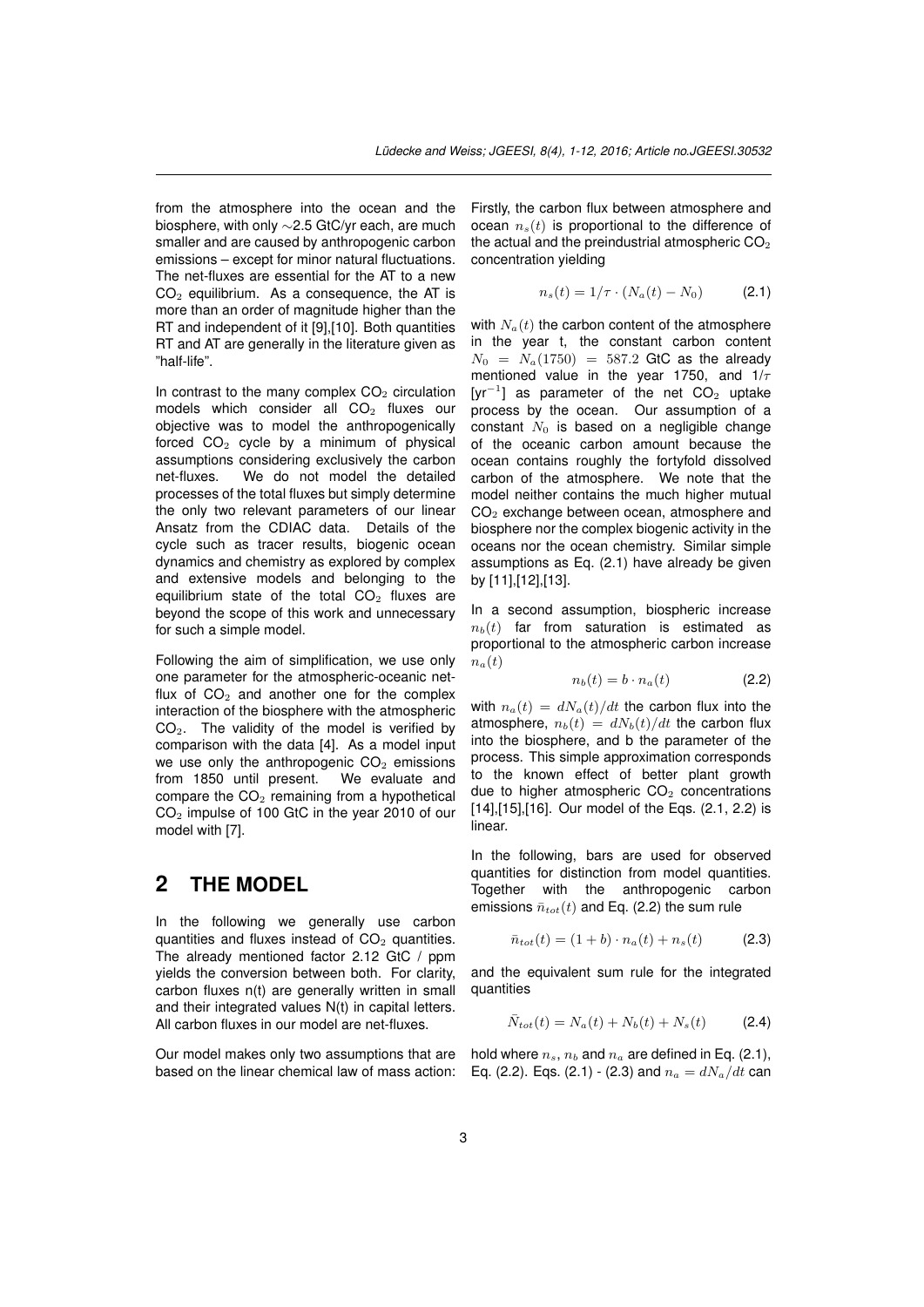be combined to

$$
\frac{dN_a(t)}{dt} = \frac{1}{1+b} \left[ \bar{n}_{tot}(t) - \frac{1}{\tau} (N_a(t) - \bar{N}_0) \right]
$$
\n(2.5)

 $N_a(t)$  in Eq. (2.1) has to be completed with a temperature term because the equilibrium between oceanic and atmospheric partial  $CO<sub>2</sub>$ pressures shifts slightly with sea temperature,

$$
\bar{S}_a(t) = \mu \cdot 2.12 \cdot \bar{T}(t) = 15.9 \cdot \bar{T}(t) \tag{2.6}
$$

 $\bar{S}_a(t)$  [GtC] is the amount of carbon released into the atmosphere or absorbed by the ocean caused by changing temperatures,  $\bar{T}(t)$  [<sup>0</sup>C] the average Earth temperature [17] converted to an anomaly around the 1850 AD value, *µ* the  $CO<sub>2</sub>$  production coefficient given as  $\mu = 7.5$ ppm  $/$  <sup>0</sup>C [1], and 2.12 GtC/ppm the already mentioned ratio of atmospher[ic](#page-10-11) carbon to  $CO<sub>2</sub>$ concentration. This completes the first order differential equation Eq. (2.5) to

$$
\frac{dN_a(t)}{dt} =
$$
\n
$$
\frac{1}{1+b} \left[ \bar{n}_{tot}(t) - \frac{1}{\tau} (N_a(t) + \bar{S}_a(t) - \bar{N}_0) \right] \tag{2.7}
$$

excluding biogenic activity in the ocean and oceanic chemistry. Eq. (2.7) has two free parameters,  $1/\tau$  and *b* that can be evaluated by nonlinear optimization. We note that the input of Eq. (2.7) is a) the anthropogenic  $CO<sub>2</sub>$ emissions  $\bar{n}_{tot}(t)$ , b) the sea surface temperature term  $\bar{S}_a(t)$ , and c) the constant  $\bar{N}_0$ .

The differential equation Eq. (2.7) can be solved numerically yielding  $N_a(t)$ .  $\bar{N}_a(t_0)$  is used as initial condition for  $t = t_0$ . By the sum rule Eq. (2.3) the fluxes  $n_s(t)$  and  $n_b(t)$  are determined from  $n_a(t) = dN_a(t)/dt$ . Finally, by numerical integration of  $n_s(t)$ , and  $n_b(t)$  the quantities  $N_s(t)$ and  $N_b(t)$  are obtained. The model results  $n_a(t), n_s(t), n_b(t), N_a(t), N_s(t)$ , and  $N_b(t)$  can be directly compared with the observations for the period 1959 - 2013 [4]. For the earlier period 1850 - 1959 only  $\bar{n}_a(t)$  and  $\bar{N}_a(t)$  exist for a comparison.

## **3 THE DATA**

Data on the carbon cycle are subdivided here into the periods 1850 to 1959, 1959 to 2013, and 2013 to 2150. For the period 1850 to 1959 only the estimations for anthropogenic  $CO<sub>2</sub>$ emissions and proxy data on the  $CO<sub>2</sub>$  content of the atmosphere are available [4],[18],[19],[1].

The year 1959 can be considered as the start of more systematic data acquisition on the carbon cycle. From this year on measurements, observations and estimation[s](#page-9-3) o[f c](#page-10-12)a[rbo](#page-10-13)n [fl](#page-9-0)uxes are reported [4],[2] as follows: Rate growth of atmospheric CO<sub>2</sub> concentration  $\bar{n}_a(t)$ , fossil fuel burning and cement production  $\bar{n}_{fuel}(t)$ , land use change such as deforestation  $\bar{n}_{landuse}(t)$ , ocean sink  $\bar{n}_s(t)$ , [an](#page-9-1)d transforming organic materials in the biosphere  $\bar{n}_b(t)$  $\bar{n}_b(t)$  $\bar{n}_b(t)$ .  $\bar{n}_a(t)$  are obtained by direct measurements,  $\bar{n}_{fuel}(t)$  from energy statistics,  $\bar{n}_{landuse}(t)$  from data of land cover change, deforestation and from models.  $\bar{n}_s(t)$  are based on the mean ocean sink obtained by observations in the 1990 decade and ocean models.  $\bar{n}_b(t)$  is the residual of the other budget terms such as  $\bar{n}_b = (\bar{n}_{fuel} + \bar{n}_{landuse}) - \bar{n}_a - \bar{n}_s$ . The total anthropogenic emissions are  $\bar{n}_{tot}(t) = \bar{n}_{fuel}(t) +$  $\bar{n}_{landuse}(t) = \bar{n}_a(t) + \bar{n}_b(t) + \bar{n}_s(t)$ . In the upper panel of Fig. 1 the graphs of  $\bar{n}_{tot}(t)$  and the atmospheric  $CO<sub>2</sub>$  concentration are shown. The graphs of  $\bar{n}_a(t)$ ,  $\bar{n}_b(t)$ , and  $\bar{n}_s(t)$  are given in the upper right and in both lower panels of Fig. 2.

For future ( here from the year 2014 on ) global anthropogenic emissions in GtC/yr are estimated as six different scenarios  $\bar{n}_{tot}(t)$  which end in the year 2100 [20]. They are shown in the upper left panel of Fig. 3. Because these emission scenarios end in the year 2100, we extended them until the year 2150 by tentatively assuming a decrease of anthropogenic  $CO<sub>2</sub>$  emissions. Decreasing [em](#page-10-14)issions after 2100 suggest itself because the global coal reserves are estimated as roughly 1100 GtC [21] and the extreme scenario with an integrated value of *∼* 2000 GtC [20] exceeds this value nearly twofold. Our tentative assumption after 2100 is a simple linear decrease of  $\bar{n}_{tot}(t)$  to half [th](#page-10-15)e pertinent values of the year 2100 and is shown in the upper panel of Fig. [3.](#page-10-14)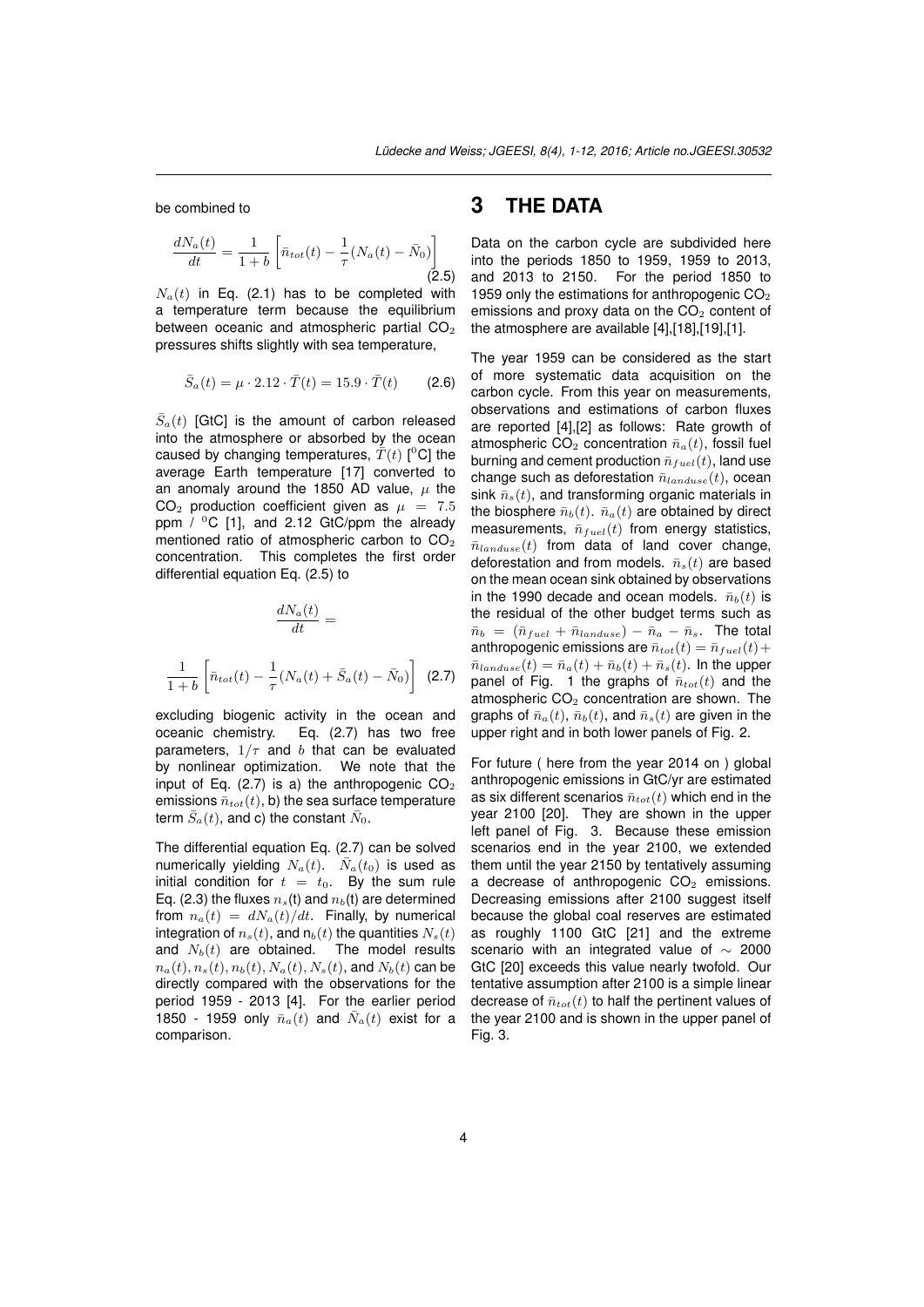

**Fig. 1. (Color online) Atmospheric CO**<sup>2</sup> **(upper panel) and Airborne Fraction** *AF* = *na*(*t*) **/**  $\bar{n}_{tot}(t)$  (lower panel) versus the observations [4],[1] for the period 1850 - 2013. The vertical **dotted line indicates the start of the full data set from AD 1959 on. Upper panel, left y-axis: Atmospheric CO**<sup>2</sup> **concentrations, model (black), observations (red), right y-axis:** Anthropogenic emissions  $\bar{n}_{tot}(t)$  (green). Lower panel:  $AF = n_a(t)/\bar{n}_{tot}(t)$  (model blue, **observati[on](#page-9-3)[s r](#page-9-0)ed)**



**Fig. 2. (Color online) Time series of carbon fluxes** *n*(*t*) **and their integrated values** *N*(*t*) **versus the observations [4] for the period 1959 - 2013 (observations generally in red color). Left upper panel: Atmospheric carbon content**  $N_a(t)$  (black), oceanic carbon content  $N_s(t)$ **(blue), and biospheric carbon content** *Nb*(*t*) **(green).** *Na*(*t*) **is identical with CO**<sup>2</sup> **(see Fig 1 upper panel) except for the factor 2.12. The time series** *Ns*(*t*) **and** *Nb*(*t*) **are shifted for clarity, their initial values of t[he](#page-9-3) year 1959 are not known. Right upper panel: fluxes into the atmosphere** *na*(*t*) **(black). Left lower panel: fluxes into the ocean** *ns*(*t*) **(blue). Right lower panel: fluxes into the biosphere** *nb*(*t*) **(green)**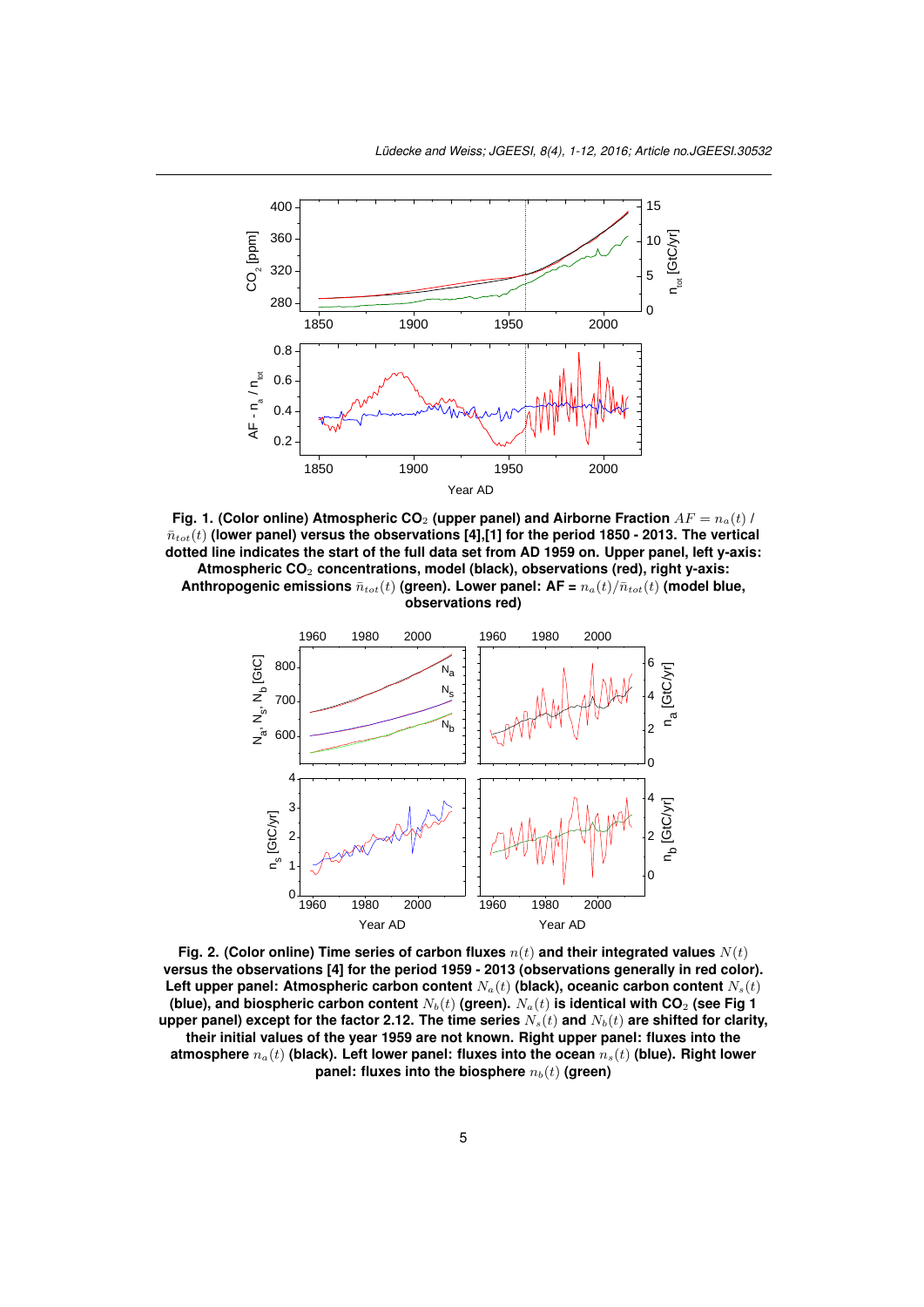

Fig. 3. (Color online) Experiments on atmospheric CO<sub>2</sub> in the future 2014 to 2150 AD by six **carbon emission scenarios and, separately, a sudden stop of anthropogenic carbon emissions in 2013 AD. Upper panel: Anthropogenic carbon emission scenarios A1FI, A2, B2, A1B, B1, and A1T given in [20] for 2013 to 2100 AD with the assumed continuations until 2150 AD (dotted lines). Left lower panel: Atmospheric CO**<sup>2</sup> **concentrations according to the six scenarios. The dashed curve is due to the separate experiment of a stop of anthropogenic carbon emissions in 2013 AD, the small grey square indicating the year of the Adjustment Time AT (half-life). Rig[ht l](#page-10-14)ower panel: Airborne Fraction**  $AF = n_a(t) / \bar{n}_{tot}(t)$  of the six **emission scenarios. The horizontal dotted line indicates AF = 0 where the sum of the CO**<sup>2</sup> **net-fluxes from atmosphere into ocean and biosphere equals the anthropogenic CO**<sup>2</sup> **emissions into the atmosphere**

## **4 METHODS**

The integration of a first order differential equation  $dy/dt = f(t, y(t))$  such as Eq. (2.7) can be simply carried out by the explicit EULER technique [22].

$$
y(t + \Delta t) = y(t) + \Delta t \cdot f(t, y(t)) \tag{4.1}
$$

The use of more elaborate numerical methods, such as R[UN](#page-10-16)GE-KUTTA, yields no substantially different results for Eq. (2.7). Using the time step of  $\Delta t$  = 1 year and the initial value  $\bar{N}_a(t_0)$ , Eq. (2.7) and Eq. (4.1) lead with  $A_{i-1} = 1/(1 +$  $b) [\bar{n}_{tot}(t_{i-1}) - 1/\tau(N_a(t_{i-1}) + \bar{S}_a(t_{i-1}) - \bar{N}_0)]$  to the following iteration  $(i = 1, 2, \ldots)$ :

$$
n_a(t_i) = A_{i-1} \tag{4.2}
$$

$$
N_a(t_i) = N_a(t_{i-1}) + n_a(t_i) \cdot \Delta t \tag{4.3}
$$

$$
n_s(t_i) = \bar{n}_{tot}(t_i) - (1+b) \cdot n_a(t_i)
$$
 (4.4)

$$
n_b(t_i) = \bar{n}_{tot}(t_i) - n_a(t_i) - n_s(t_i)
$$
 (4.5)

$$
N_s(t_i) = N_s(t_{i-1}) + n_s(t_i) \cdot \Delta t \tag{4.6}
$$

$$
N_b(t_i) = N_b(t_{i-1}) + n_b(t_i) \cdot \Delta t \tag{4.7}
$$

The Airborne Fraction *AF*, defined as *AF* =  $n_a(t)$  /  $\bar{n}_{tot}(t)$ , is obtained from the result  $n_a(t)$ of Eq. (4.2). Initial values of  $\bar{N}_s(t_0)$  and  $\bar{N}_b(t_0)$ for the iteration of Eqs. (4.6, 4.7) are not known. Thus these values are uncertain by an additive constant and the graphs  $\bar{N}_s(t)$ ,  $\bar{N}_b(t)$  have been arbitrarily shifted for clarity. As already mentioned, for the early period 1850-1959 only the observations  $\bar{n}_{tot}(t)$ ,  $\bar{n}_a(t)$  and  $\bar{N}_a(t)$  are available. For the period 1959 - 2013 additionally  $\bar{n}_s(t)$  and  $\bar{n}_b(t)$  are provided. For the future 2013  $-$  2150 only scenarios of  $\bar{n}_{tot}(t)$  are at hand.

The root of the added squared differences  

$$
d_a(t) = (\bar{N}_a(t) - N_a(t))^2, d_s(t) = (\bar{N}_s(t) -
$$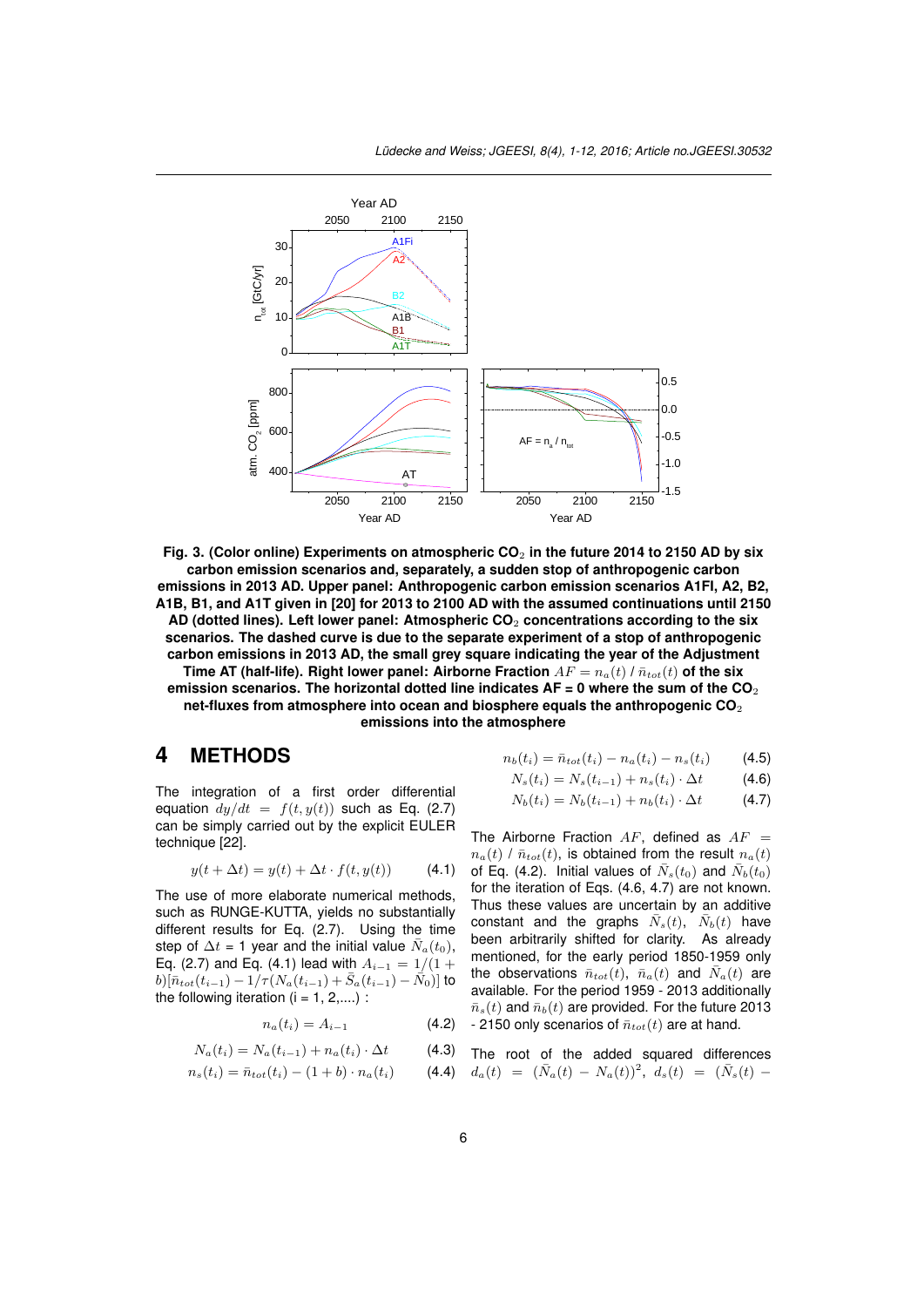$N_s(t)$ <sup>2</sup>, and  $d_b(t) = (\bar{N}_b(t) - N_b(t))^2$  yields a measure of the model accordance with the observations, for the period 1850 - 1959 as

$$
G(\tau, b) = \sqrt{\sum_{t=1851}^{1959} d_a(t)}
$$
 (4.8)

and for the period 1959 - 2013 as

$$
F(\tau, b) = \sqrt{\sum_{t=1960}^{2013} [d_a(t) + d_s(t) + d_b(t)]}
$$
\n(4.9)

Conditional on the different data basis of the periods 1850 - 1959, 1959 - 2013, and 2013 - 2150 the iteration equations Eqs. (4.2) - (4.7) are solved separately as follows: Eqs. (4.2, 4.3) and the initial value  $\bar{N}_a(1850) = 605.8$  GtC are used for the period 1851 - 1959 yielding G of Eq. (4.8). Eqs. (4.2 - 4.7) and the initial value  $\bar{N}_a(1959)$  = 668.6 GtC are used for the period 1960 - 2013 yielding F of Eq.(4.9). Finally, Eqs. (4.2, 4.3) and the initial value  $\bar{N}_a(2014)$  = 842 GtC are applied for the future period 2014 - 2150.

The model allows to evaluate the AT for the restoration of a stationary state after a  $CO<sub>2</sub>$ perturbation. We followed [7] by applying a CO<sup>2</sup> impulse of 100 GtC in the year 2010 and evaluated the model response as the time dependent  $CO<sub>2</sub>$  amount remaining from the impulse. The results of [7] an[d o](#page-10-1)f our model are compared in Fig. 4. As an alternative evaluation of the AT, we assumed the anthropogenic  $CO<sub>2</sub>$ emission from 2013 on completely stopped and analyzed the decreasin[g a](#page-10-1)tmospheric  $CO<sub>2</sub>$  from this time on. The result of this numerical experiment is shown in the left lower panel of Fig. 3.

## **5 PARAMETER ESTIMATION**

The procedure of nonlinear optimization for estimation of the parameters *τ* and *b* in Eqs. (2.1, 2.2) minimizes the objective function  $F(\tau, b)$ given by Eq. (4.9). This means that we restricted the nonlinear optimization to the period 1959 - 2013 of the more reliable measurements. We note that we could also have used a related objective function of the fluxes, instead of the integrated fluxes, as direct data. However, the large scatter of the fluxes leads the minimization very often to local minima. In contrast, minimizing the objective function for the integrated fluxes always yields unique global minima. For the minimizing procedure we applied the nonlinear SIMPLEX method [23].

The results of the optimization are depicted in Table 1 and show no essential differences by including or excluding the temperature term of Eq. (2.6). In [th](#page-10-17)e following we therefore refer generally to the parameter values of the optimization that exclude the temperature term.

The time series of the model together with the pertinent CDIAC observations are shown in Fig. 1 for the years 1850 to 1959 and in Fig. 2 for the years 1959 to 2013. We mention that the values of the parameter *τ* in Table 1 agree well with an estimation of 81.4 years given in [13] for the oceanic carbon uptake. The value of parameter b of Eq. (2.2) goes well together with measurements of increases in yield for food plants under rising atmospheric  $CO<sub>2</sub>$ con[cen](#page-10-7)trations [16] (see also 6. Results).

**Table 1. Model parameters** *τ* **,** *b* **of Eqs. (2.1, 2.2) from nonlinear minimization.** *F*(*τ, b*) **of Eq. (4.9) is the minimized objective function that gives the di[ffe](#page-10-10)rence between model and CDIAC observations in the period 1959 to 2013.** *G*(*τ, b*) **of Eq. (4.8) gives the difference of model and observations in the period 1850 to 1959. Row 1 includes the temperature term**  $\bar{S}_a(t)$  of Eq. (2.6), row 2 excludes it from the optimization

| $\tau$ [yr] |       | $F(\tau, b)$ | $G(\tau, b)$ | $S_a(t)$          |
|-------------|-------|--------------|--------------|-------------------|
| 80.3        | 0.697 | 27.7         | 58.6         | $15.9 \cdot T(t)$ |
| 84.0        | 0.697 | 28.1         | 53.3         | $\mathbf{U}$      |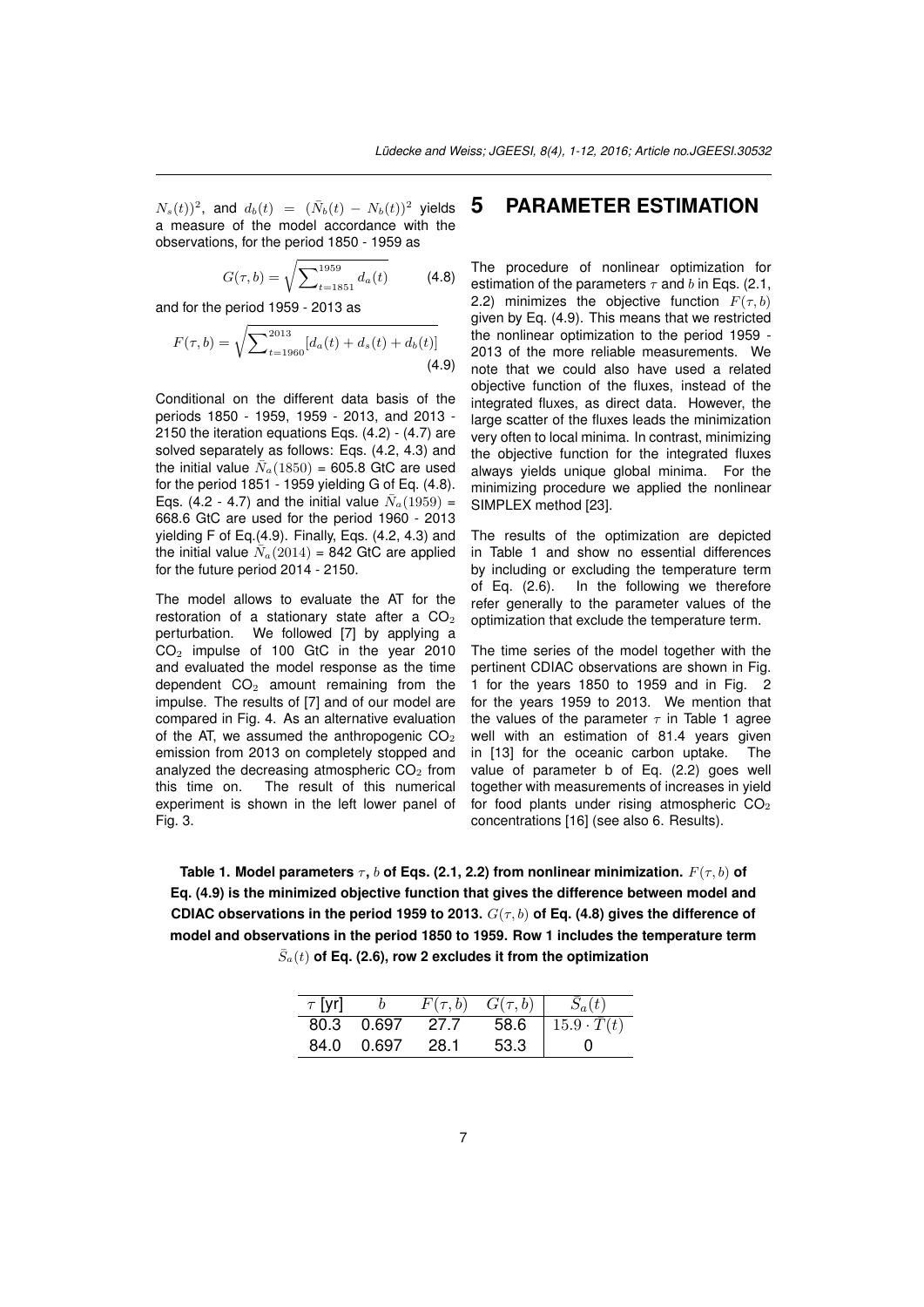# **6 RESULTS**

The agreement of the integrated quantities  $N_a(t)$ ,  $N_s(t)$ , and  $N_b(t)$  with the observations is nearly perfect, differences are hardly detectable by eye ( see Fig. 1 and Fig. 2 ). The yearly fluctuations of AF (see lower panel of Fig. 1) and the fluxes  $n(t)$  (see Fig. 2) are not simulated as perfectly as the integrated quantities, only the average courses over several years show good agreement. These fluctuations are probably caused by natural variations, as for instance varying intensity of the photosynthesis in the seasons or El Niño, which can not be considered in our simple model. Noise in the observations data could be an additional cause. As a main conclusion the overall perfect agreement of the model with the observational data indicates that model linearity is a valid approximation at least for the long period of the last 163 years of observations. The following details confirm this:

(a) The two parameters of our model are evaluated by minimizing the objective function *F*( $\tau$ , *q*) of Eq. (4.9) for the period 1959 - 2013. Hence, one could expect that these parameters would not agree as well with the observations of the longer early period 1850 - 1959. However, this is not the case ( see Fig. 1 ), which indicates the robustness of our linear model over periods not considered by the parameter estimation.

(b) Gloor et al. [13] found a similar value of 81.4 years for the time constant in Eq. (2.1) for the net-flux of atmospheric  $CO<sub>2</sub>$  into the ocean.

(c) Parry et al. [16] report that a wide variety of food plants show nearly linear increases in yield from 0.02[%](#page-10-7) to 0.06% per 1 ppm rising atmospheric  $CO<sub>2</sub>$  until an atmospheric  $CO<sub>2</sub>$ concentration of 750 ppm. This fits well with our model: Fro[m th](#page-10-10)e total anthropogenic  $CO<sub>2</sub>$ emissions of *∼*10.5 GtC/yr in the year 2013 our model yields *∼*4.5 GtC/yr or 4.5/2.12 = 2.2 ppm/yr atmospheric CO<sup>2</sup> increase and *∼*3 GtC/yr absorbed in roughly equal amounts by ocean and biosphere (see Fig. 2). The total carbon content of the biosphere is roughly 4000 GtC [24]. If one assumes roughly equal increase for the total biosphere as for food plants by rising atmospheric  $CO<sub>2</sub>$ , as reported in [16], 2.2 ppm more  $CO<sub>2</sub>$  in the year 2013 cause a carbon increase of the biosphere between 2.2*·* 0.0002*·* 4000 = [1.8](#page-10-18) GtC and 2.2 *·* 0.0006 *·* 4000 = 5.3 GtC. The above mentioned *∼*3 GtC of our model fit with these values.

The discussion about man-made global warming in mind we think that an estimation of the future increase of atmospheric  $CO<sub>2</sub>$  by our linear model could be useful and valid. For this purpose we postulate that the linearity of our model remains at least for the next 100 years. This seems reasonable because in spite of an atmospheric CO<sup>2</sup> increase of about 40% from the year 1850 until present an increase of the AF cannot be seen in the CDIAC data ( see lower panel of Fig. 1, red curve and the abstract of [13] ).

Under the assumption of future model validity and depending on the emission scenarios given in [20] until 2100 AD as well as the assumed emission scenarios after 2100 AD u[ntil](#page-10-7) 2150 AD ( see Fig. 3, upper panel ), our model gives the results depicted in the lower panels of Fig. 3: Th[e a](#page-10-14)tmospheric  $CO<sub>2</sub>$  content will not exceed a maximum between *∼*500 to *∼*800 ppm ( see left lower panel of Fig. 3 ). The AF remains constant until 2050 AD and does decrease later steadily for all scenarios. At maximum atmospheric  $CO<sub>2</sub>$ concentration the atmospheric net-flux *n<sup>a</sup>* and with it the AF =  $n_a(t)$  /  $\bar{n}_{tot}(t)$  change sign because the sum of the net-fluxes of atmospheric  $CO<sub>2</sub>$  into the ocean and the biosphere is smaller than the emitted anthropogenic  $CO<sub>2</sub>$  (see right lower panel of Fig. 3 ).

The AT of the atmospheric  $CO<sub>2</sub>$  has been calculated with our model based on two different numerical experiments. In the first experiment we stopped the anthropogenic  $CO<sub>2</sub>$  emissions in the year 2013. As a consequence, the atmospheric  $CO<sub>2</sub>$  concentration begins to decrease until the natural equilibration will be accomplished. The half-life  $t_{1/2}$  of this process  $N_a(t_{1/2})$  =  $[N_a(2013) + N_a(\infty)]/2$ , as defined for the AT, is reached in about 100 years. In the left lower panel of Fig. 3 the  $CO<sub>2</sub>$  curve of this experiment is shown and the year of the AT indicated by a grey disk.

A different experiment was discussed in [7] comparing the response of 15 known comprehensive carbon cycle models on a 100 GtC impulse charged in the year 2010 and after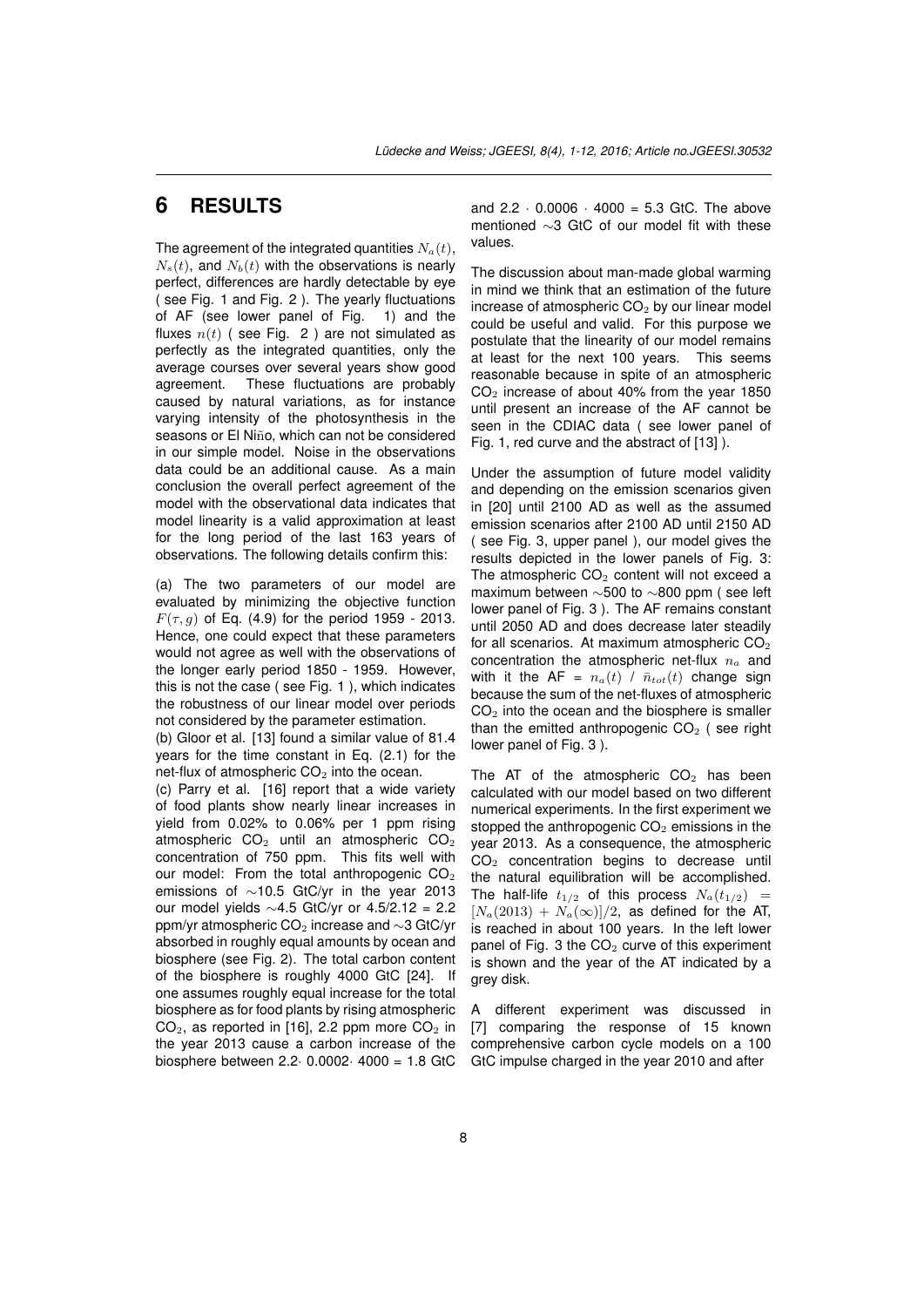

**Fig. 4. (Color online) Remaining atmospheric CO**<sup>2</sup> **as implication of a numerical experiment discussed in [7] which applies a 100 GtC impulse in the year 2010 and keeps from then on the anthropogenic carbon emissions constant at 10 GtC/yr. Upper panel covering the period 1960 to 2150, left y - axis: CO**<sup>2</sup> **remaining by our model (blue) and from 15 known comprehensive models discussed in [7] (grey shaded area). Right y - axis: Atmospheric carbon co[nte](#page-10-1)nt** *Na*(*t*) **calculated with our model which shows the impact of the 100 GtC impulse (green). Lower panel: remaining CO**<sup>2</sup> **over the longer period until 3000 AD, our model (blue), 15 comprehensive models (grey shaded area)**

the year 2010 constant anthropogenic c[ar](#page-10-1)bon emissions on the 2010-year-level of 10 Gt/yr. The response here is the percentage of carbon remaining from the impulse, obtained from the difference of the atmospheric carbon including and excluding the impulse. The AT of this experiment with our model results in 100 years, equal to the result of the above mentioned first experiment.

Fig. 4 shows the comparison of our linear model with the results published in [7]. During the first 100 years after the impulse the decrease of the response of our model lies above the upper limit of the 15 comprehensive models but after 2200 years distinctly below their lower limits. In a far distant future the impulse-res[po](#page-10-1)nse of our model approaches zero whereas all responses of the comprehensive models do not fall below *∼*20%. The difference may stem from the Revelle effect, included in the elaborate models, a resistance to absorbing atmospheric  $CO<sub>2</sub>$  by the ocean due to bicarbonate chemistry.

However, there exists so far no evidence for the Revelle effect in the CDIAC data. Gloor et al. [13] emphasize similarly in the abstract as *"claims for a decreasing long-term trend in the carbon sink efficiency over the last few decades are currently not supported by atmospheric CO*<sup>2</sup> *d[ata](#page-10-7) and anthropogenic emissions estimates"*. Thus, such effects are at present hypothetical. This could be related to (1) uncertainties in current estimates of emissions, (2) noise in the AF due to natural climate variability, or (3) still unknown biogenic effects, for instance a higher downward flow of organic carbon in the deeper ocean over many decades or centuries [25].

## **7 CONCLUSIONS**

Our linear model with only two parameters gives perfect agreement with th[e m](#page-11-0)ajor observation components of the global carbon cycle provided by [4] as are the integrated carbon rates of the atmosphere  $\bar{N}_a(t)$ , the ocean  $\bar{N}_s(t)$ , and the biosphere  $\bar{N}_b(t)$ . Also the agreement with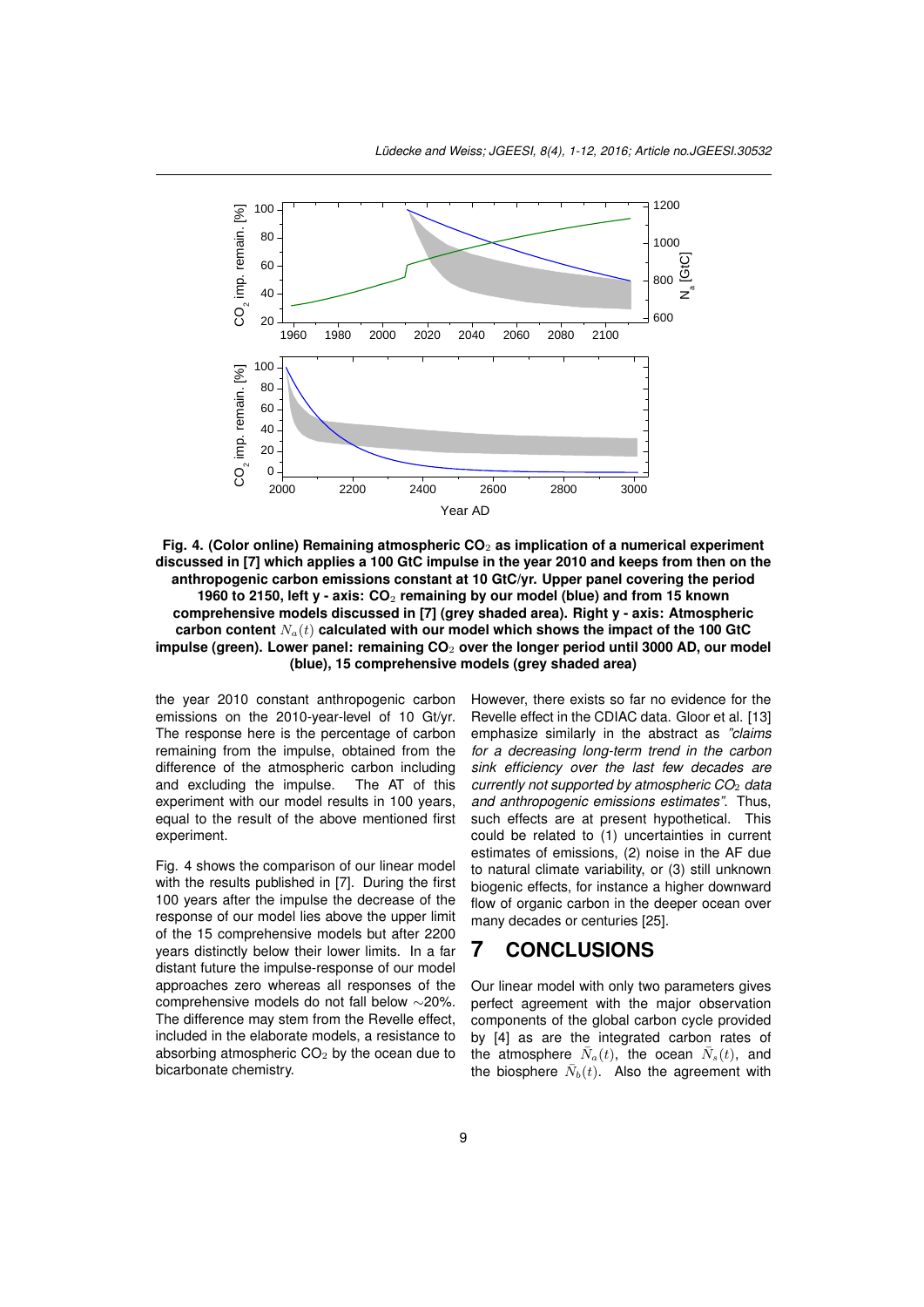the observed yearly carbon net-fluxes  $\bar{n}_a(t)$ ,  $\bar{n}_s(t)$ , and  $\bar{n}_b(t)$  is on average perfect. That the fluctuations of these fluxes are larger than those of the model is apparently due to the noninclusion of natural variations ( such as different strength of the photosynthesis in the seasons and El Niño etc. ). Our model gives no indication that the change of sea surface temperatures since the beginning of industrialization has an appreciable influence on the anthropogenically forced carbon cycle.

The linearity of our model and increases in yields of food plants due to rising atmospheric  $CO<sub>2</sub>$ concentrations are confirmed by further authors [13],[16],[11],[12]. The agreement of our simple model with the observations [9],[26] indicates that we are far from the influences of nonlinearities or the Revelle effect. As a consequence, we expect no substantial deviations from the linear model [resu](#page-10-7)l[ts a](#page-10-10)t [lea](#page-10-5)[st fo](#page-10-6)r the next 1[00](#page-10-3) [yea](#page-11-1)rs.

With regard to the actual discussion about an assumed dangerous climate change by anthropo-genic  $CO<sub>2</sub>$  emissions in future, our most important model result yields the impact of anthropogenic  $CO<sub>2</sub>$  emission scenarios given in [20] until the year 2100 AD ( completed by own tentative continuations from 2100 to 2150 AD ). For all scenarios, between 2080 to 2140 AD atmospheric  $CO<sub>2</sub>$  concentrations up to at most *∼*500 until *∼*800 ppm occur. These future tur[ning](#page-10-14) points of the atmospheric  $CO<sub>2</sub>$  content take place 30 years after the pertinent emissions maxima. The maximum of 800 ppm atmospheric  $CO<sub>2</sub>$  concentration seems to be safe because the pertinent emission scenario assumes burning a twofold of the actual known coal reserves worldwide. After the apogee of atmospheric  $CO<sub>2</sub>$  concentration predominantly the ocean and the biosphere will be the sinks of future  $CO<sub>2</sub>$ emissions of mankind.

#### **ACKNOWLEDGEMENTS**

We would like to acknowledge the initiative and essential contribution by Werner Weber who unfortunately deceased in the year 2014. We express our thanks to the referees for valuable comments.

#### **COMPETING INTERESTS**

Authors have declared that no competing interests exist.

### **References**

- <span id="page-9-0"></span>[1] Frank DC, Esper J, Raible CC, Büntgen U, Trouet V, Stocker B, Joos F. Ensemble reconstruction constraints on the global carbon cycle sensitivity to climate. Nature. Historical  $CO<sub>2</sub>$  concentrations. 2010;463:527-532. Available: ftp://ftp.ncdc.noaa.gov/pub/data /paleo/contributions by author/frank2010/
- <span id="page-9-1"></span>[2] Le Quéré C, Moriarty R, Andrew RM, Peters GP, Ciais P, Friedlingstein P, Jones SD, Sitch S, Tans P, Arneth A, Boden TA, Bopp L, Bozec Y, Canadell JG, Chini LP, Chevallier F, Cosca CE, Harris I, Hoppema M, Houghton RA, House JI, Jain AK, Johannessen T, Kato E, Keeling RF, Kitidis V, Klein Goldewijk K, Koven C, Landa CS, Landschützer P, Lenton A, Lima ID, Marland G, Mathis JT, Metzl N, Nojiri Y, Olsen A, Ono T, Peng S, Peters W, Pfeil B, Poulter B, Raupach MR, Regnier P, Rödenbeck C, Saito S, Salisbury JE, Schuster U, Schwinger J, Séférian R, Segschneider J, Steinhoff T, Stocker BD, Sutton AJ, Takahashi T, Tilbrook B, van der Werf GR, Viovy N, Wang Y-P, Wanninkhof R, Wiltshire A, Zeng N. Global carbon budget 2014. Earth Syst. Sci. Data. 2015;7:47-85.
- [3] Post WM, Peng T-H, Emanuel WR, King AW, Dale VH, DeAngelis DL. The global carbon cycle. American Scientist. 1990;78:310- 326.
- <span id="page-9-2"></span>[4] Carbon Budget 2014: Carbon Dioxide Information Analysis Center (CDIAC), Global Carbon Project - Full Global Carbon Budget, 2014 Budget v1.1. Available: http://www.globalcarbonproject .org/carbonbudget/
- <span id="page-9-3"></span>[5] Revelle R, Suess HE. Carbon dioxide exchange between atmosphere and ocean and the question of an increase of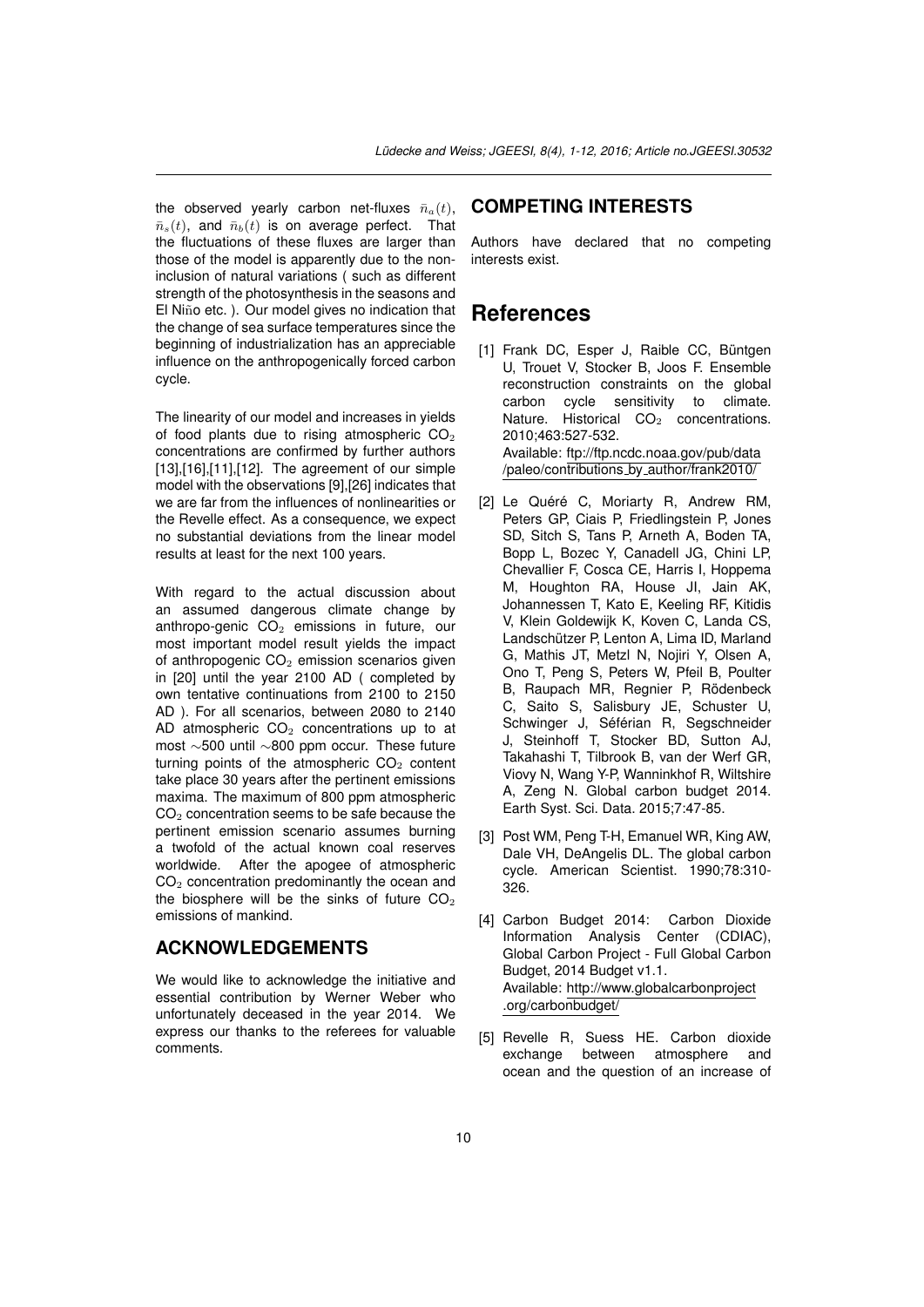Tellus. 1957;IX:18-27.

- <span id="page-10-0"></span>[6] Oeschger H, Siegenthaler U, Schotterer U, Gugelmann A. A box diffusion model to study the carbon dioxide exchange in nature. Tellus. 1975;XXVII:68-192.
- <span id="page-10-10"></span><span id="page-10-1"></span>[7] Joos F, Roth R, Fuglestvedt JS, Peters GP, Enting IG, von Bloh W, Brovkin V, Burke EJ, Eby M, Edwards NR, Friedrich T. Frölicher TL, Halloran PR, Holden PB, Jones C, Kleinen T, Mackenzie FT, Matsumoto K, Meinshausen M, Plattner GK, Reisinger A, Segschneider J, Schaffer G, Steinacher M, Strassmann K, Tanaka K, Timmermann A, Weaver AJ. Carbon dioxide and climate impulse response functions for the computation of greenhouse gas metrics: A multi-model analysis. Atmos. Chem. Phys. 2013;13: 2793-2825.
- <span id="page-10-13"></span><span id="page-10-12"></span><span id="page-10-11"></span><span id="page-10-2"></span>[8] Levin I, Naegler T, Kromer B, Diehl M, Francey RJ, Gomez-Pelaez AJ, Steele LP, Wagenbach D, Weller R, Worthy DE. Observations and modelling of the global distribution and long-term trend of atmospheric  $14CO_2$ . Tellus. 2010:62B:26-46.
- <span id="page-10-14"></span><span id="page-10-3"></span>[9] IPCC Fifth Assessment Report, Chapter 6: Carbon and other Biochemical cycles; 2013. Available: http://www.ipcc.ch/report/ar5/wg1/
- <span id="page-10-15"></span><span id="page-10-4"></span>[10] Cawley GC. On the atmospheric residence time of anthropogenically sourced carbon dioxide. Energy Fuels. 2011;25(11):5503- 5513.
- <span id="page-10-16"></span><span id="page-10-5"></span>[11] Siegenthaler U, Sarmiento JL. Atmospheric carbon dioxide and the ocean. Nature. 1993;365:119-125.
- <span id="page-10-17"></span><span id="page-10-6"></span>[12] Wanninkhof R, Asher WE, Ho DT, Sweeney C, McGillis WR. Advances in quantifying air-sea gas exchange and environmental forcing. Annu. Rev. Mar. Sci. 2009;1:213- 244.
- <span id="page-10-18"></span><span id="page-10-7"></span>[13] Gloor M, Sarmiento JL, Gruber N. What can be learned about carbon cycle climate feedbacks from the  $CO<sub>2</sub>$  airborne fraction?. Atmos. Chem. Phys. 2010;10:7739-7751.
- <span id="page-10-9"></span><span id="page-10-8"></span>atmospheric  $CO<sub>2</sub>$  during the past decades. [14] Kimball BA. Carbon dioxide and agricultural yield: an assemblage and analysis of 430 prior observations. Agron. J. 1982;75:779- 788.
	- [15] Myneni RB, Keeling CD, Tucker CJ, Asrar G, Nemanl RR. Increased plant growth in the northern high latitudes from 19981 to 1991. Nature. 1997;386:698-702.
	- [16] Parry ML, Rosenzweig C, Iglesias A, Livermore M, Fischer G. Effects of climate change on global food production under SRES emissions and socio-economic scenarios. Global Environ. Chang. 2004;14:53-67.
	- [17] HADCRUT4. Climate Research Unit (GB). Available: www.cru.uea.ac.uk/cru/data/temperature/
	- [18] Graininger A. Difficulties in tracking the longterm global trend in tropical forest area. P. Natl. Acad. Sci. USA. 2008;105:818-823.
	- [19] Houghton RA. Balancing the global carbon budget. Ann. Rev. Earth Plan. Sc. 2007;35:313-347.
	- [20] Höök M, Sivertsson A, Aleklett K. Validity of the fossil fuel production outlooks in the IPCC emission scenarios. Natural Resource Research. 2010;19(2):63-83.
	- [21] WCA: World Coal Association, Coal Statistics (Reserves) Available: www.worldcoal.org/resources/coal -statistics/
	- [22] Butcher JC. Numerical methods for ordinary differential equations. John Wiley & Sons; 2003. ISBN 978-0-471-96758-3.
	- [23] Nelder JA, Mead R. A simplex method for function minimization. Comput. J. 1965;7:308-313.
	- [24] IPCC report AR5. Chapter 6. Available: http://www.ipcc.ch/report/ar5/wg1/